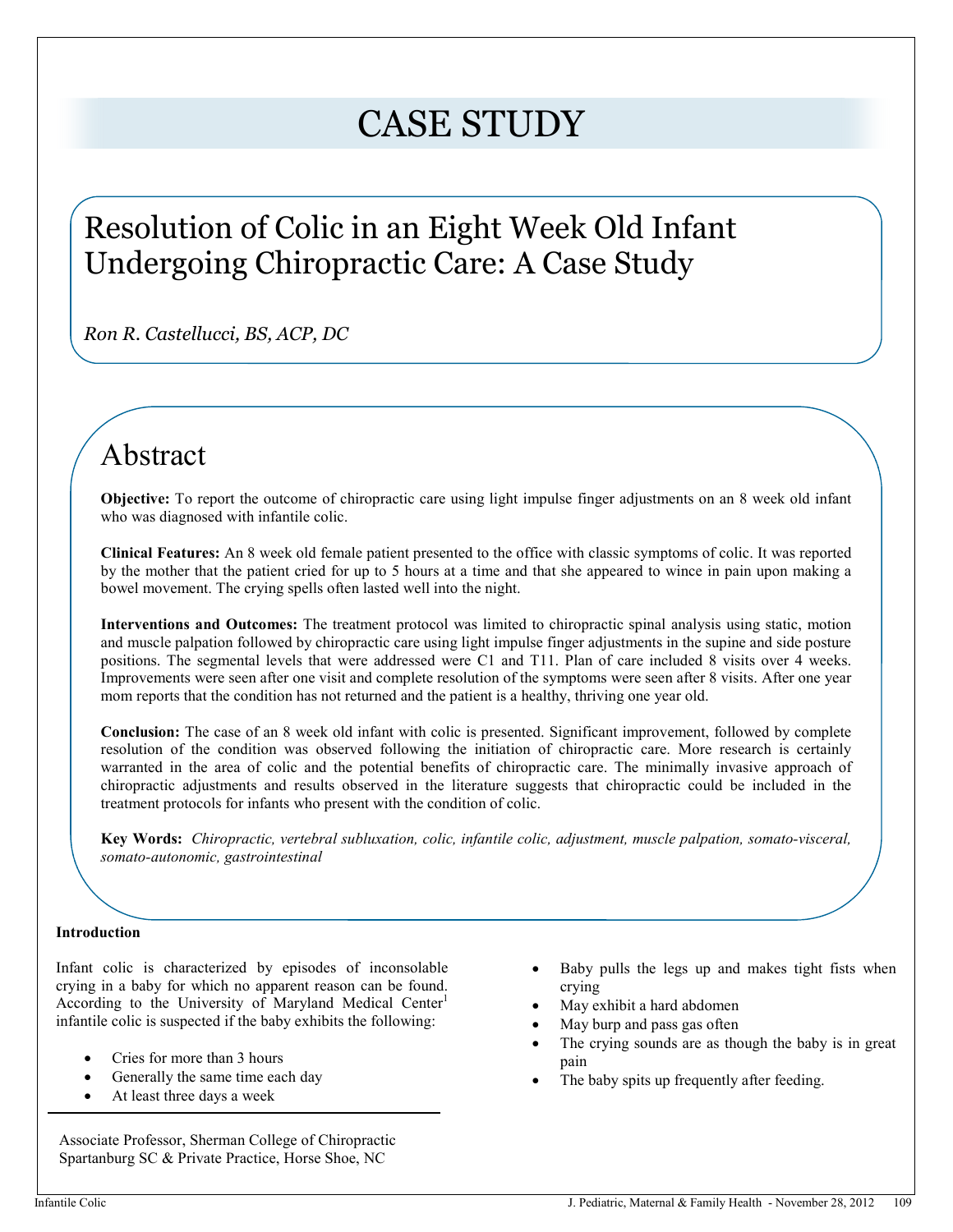The diagnosis of Infantile Colic is often vague and inconclusive, often relying solely upon symptomatology, which are often dramatic and upsetting not only to the child but the family as well. Feeding and sleep become irregular and are frequently interrupted with episodes of intense crying. It is difficult to soothe the baby, no matter what the parents do.

Colic can be frustrating and upsetting for any parent and especially so for the new mom. It is emotionally distressing not being able to understand the reason for the crying and being unable to console the baby. Colic usually appears a few weeks after birth and continues until the baby is about three to four months old. It is important to exclude other reasons that may cause the baby's discomfort before coming to the conclusion that a baby has colic.

Obvious reasons for the baby's discomfort include hunger, being too hot or cold, being overtired or ill or sensitivity to foods.1,2 Recent literature suggests the cause of many cases of Infantile Colic to be related to the infant spine $3$  and that chiropractic care, specifically gentle spinal adjustments, to be an effective approach in treating the patient with colic.<sup>3-9</sup>

# **Case Report**

#### *History*

An 8 week old female patient presented to the clinic with symptoms of colic which included crying for up to five hours. The crying often started at 10 am and would last well into the night, which persisted for 7 weeks prior to the first adjustment. The patient was unable to sleep or breastfeed due to the crying. The patient also exhibited signs of pain with bowel movements which is described as high pitched crying and wincing.

Often the patient would awaken during the night crying and in obvious distress or was unable to fall asleep. The patient also had diarrhea which was accompanied with screaming and crying. The patient was prescribed Hyoscyamine (marketed under the trade name Levsin) which is used to control symptoms associated with disorders of the gastrointestinal (GI) tract. It works by decreasing the motion of the stomach and intestines and the secretion of stomach fluids, including acid and is also used in the treatment of bladder spasms, peptic ulcer disease, diverticulitis, colic, irritable bowel syndrome, cystitis, and pancreatitis.<sup>10</sup>

# *Pre-natal History*

This was the mother's first child and she anticipated having a natural hospital delivery. At 20 weeks of gestation, the mother was diagnosed with Hydro-nephrosis, which is renal dysfunction resulting from renal compression or urinary tract obstruction, thus causing increased intra-tubular or intra-renal pressure and local ischemia.<sup>11</sup> It was later discovered during C-section that the baby's head was compressing her right kidney which was due to the baby being in a semi-transverse position. The mother was prescribed Hydrocodone (marketed under the trade name Vicodin) and several antibiotics for this condition.

#### *Birth History*

The patient and her mother were in distress after 18 hours of labor and were transported to the emergency room where the mother was given ptocin to induce labor and an epidural for the pain. Other drugs prescribed in the ER were for nausea and migraine. The patient eventually delivered via cesarean section.

During the procedure the baby was found to be in a semitransverse position with her head located on the left side of the pelvis and her back-side over mom's right kidney. A semitransverse position during labor occurs when there is a failure of the baby to turn and engage in the birth canal which normally occurs at 34 weeks of gestation in two thirds of multiparous and  $1/3$  of nulliparous women.<sup>12</sup> The baby may fail to turn and engage in the birth canal for various reasons. one of which is utero-constraint.<sup>13</sup>

#### *Chiropractic Examination and Findings*

The patient was crying and in obvious distress during her first visit. The patient was examined in the supine and side posture positions. The following spinal examination findings were recorded. Regarding the upper cervical spine, C1: slight hyper-tonicity of the superior oblique and C1-C2 intertransverse musculature on the right; slight hyper-tonicity of the inferior oblique musculature on the left; posterior C1 TP upon static palpation; noticeable P-A inter-segmental motion restriction of the atlas on the right; visual inspection revealed slight left head tilt. Regarding the lower thoracic spine (T11- T12): slight hyper-tonicity of the right multifidus musculature at the T11/T12 vertebral level; posterior right T11 transverse process upon static palpation; noticeable inter-segmental motion restriction of the T11/T12 vertebral motor unit; right short leg; hyper-tonicity of the right thoraco-lumbar paraspinal musculature. Thus, examination findings revealed two areas of subluxation specifically C1 (atlas) which was found to be mal-positioned lateral and posterior on the right (RP Palmer-Gonstead); and T11 which was found to malpositioned in right rotation (PL Palmer-Gonstead).

#### *Intervention*

The first visit was as follows. Regarding the C1 (atlas) subluxation, the patient was placed in the supine position. The adjustment involved a series of 2 to 3 light impulses on the right postero-lateral aspect of the C1 transverse process with tip of the right index finger. The vector of correction was posterior to anterior, lateral to medial and slightly superior to inferior. Regarding the T11 subluxation, the patient was placed in a side posture position.

The adjustment was a series of 2 to 3 light impulses on the posterior aspect of the right transverse process of the T11 vertebra with tip of the right index finger. The vector of correction was posterior to anterior. The patient received chiropractic care consisting of 8 visits over the course of 4 weeks. On each visit, chiropractic spinal analysis was performed pre and post adjustment and adjustments were performed, as noted above, on each visit as clinically indicated.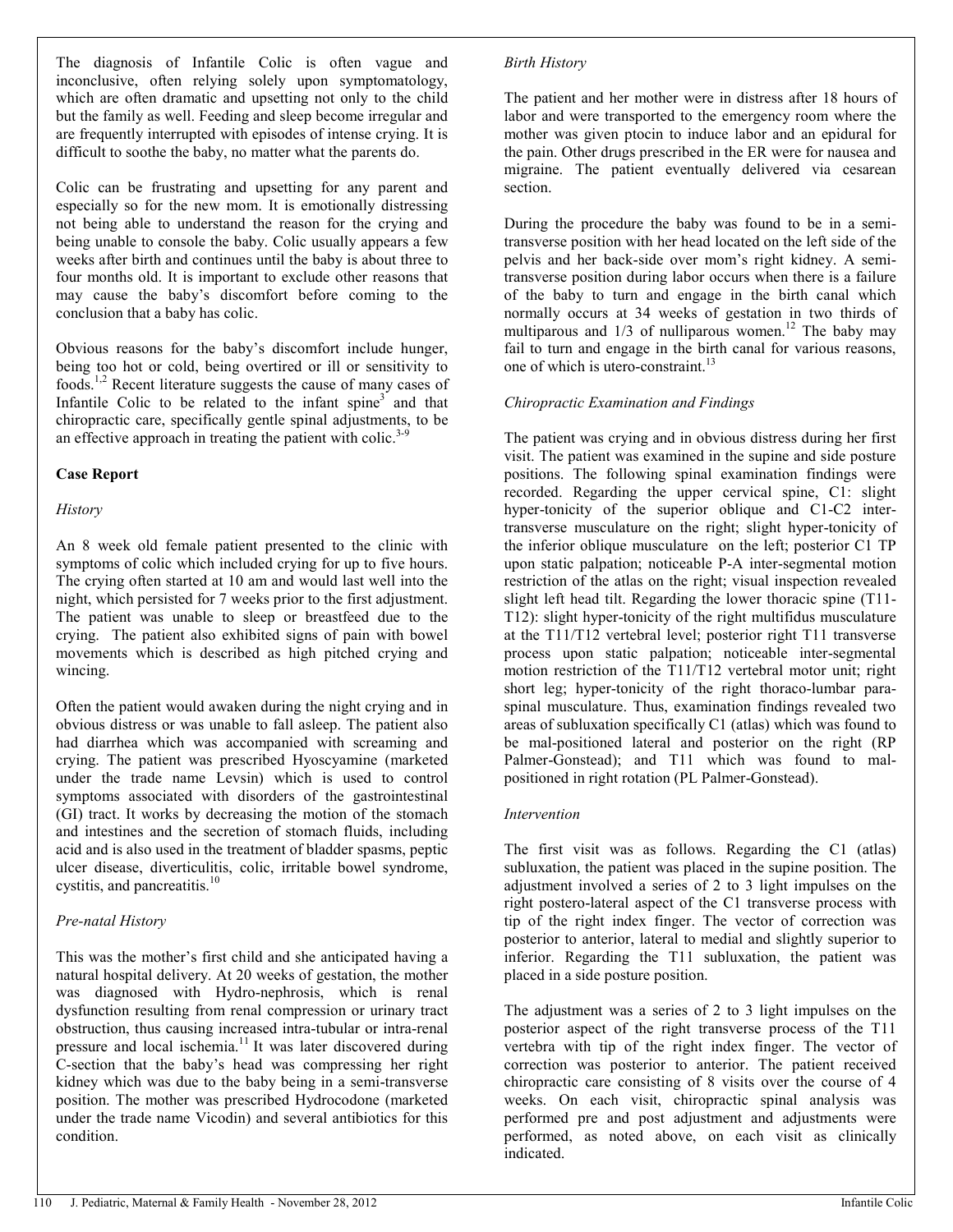#### *Outcomes*

The patient, on her initial visit, was crying and in obvious distress. She left the office, after her first adjustment, crying less and with less distress. She was scheduled for a second visit on the following day. On this visit the patient was sleeping and there were no signs of distress. The parents reported the following: "after her first visit, she slept the entire night. She did not have the crying spells and we reduced the medication to once per day. After two weeks of chiropractic care the parents reported the following "she (the patient) no longer takes her medication daily. She is now a happy baby. She eats, sleeps and has regular bowel movements with no pain. For the first time since she was born, she slept through the night."

Complete resolution of the colic symptoms was seen after 8 visits over 4 weeks. A follow up discussion with the patient's parents found that the colic symptoms have not returned and the patient has been very healthy.

# **Discussion**

When adjusting newborns, forces used are very gentle with little or no spinal rotation. When a vertebral subluxation is corrected in newborns, segmental movements are very subtle and the familiar sound of joint cavitation is rarely heard.

There is evidence suggesting that chiropractic may be effective in treating a wide range of childhood ailments, including colic.<sup>3-9</sup> Research supports the expanding acceptance that there exists a vital relationship between the spine and the proper function of visceral organs and systems. Lewit observed the effects of compromised neural integrity, due to blocked nerves at the spine upon vital functions of the body.14- 17

There is further evidence to support the correlation between chiropractic spinal adjustments of the thoraco-lumbar region and spino-visceral reflexes affecting function of the gastrointestinal system. Sato and Budgell, $15$  in their work on somatoautonomic and spino-visceral reflexes, show evidence of a relationship between autonomic stimulation and autonomic nervous system function.

Somato-autonomic reflexes are elicited by stimulation of somatic tissue of the musculoskeletal system, as what occurs following a chiropractic spinal adjustment. The result is an alteration in autonomic system function. Spino-visceral reflexes are somato-autonomic reflexes in which stimulation is directed towards specific tissues associated with the spine. They further state that there are many autonomic neurons in the thoraco-lumbar region providing innervation to specific organs.<sup>15</sup>

Hipperson<sup>3</sup> reported on a case study in which a 7-week old male infant was diagnosed with colic, reflux, and sleep disturbances. It was noted in the case history that this infant had a traumatic birth and went into distress during the final hour. The baby received chiropractic care three times a week for three weeks. After the fourth visit, symptoms of colic significantly decreased and sleeping habits improved. After seven visits, the reflux had resolved.

Klougart et al<sup>8</sup> conducted a prospective multicenter study involving 316 infants with colic. The study found 94% of the participants improved following chiropractic care. The authors concluded that chiropractic care is effective in treating infantile colic. These are two examples of the many studies which have shown the positive effect of chiropractic spinal adjustments for the condition of infantile colic.

The practice of chiropractic, according to the Association of Chiropractic Colleges  $(ACC)$ ,<sup>18</sup> focuses on the relationship between structure, primarily the spine and function as coordinated by the nervous system, and how that relationship affects the preservation and restoration of health. The ACC further states that "Chiropractic is concerned with the preservation and restoration of health, and focuses particular attention on the vertebral subluxation.

According to the ACC: "Vertebral subluxation is a complex of functional and/or structural and/or pathological articular changes that compromise neural integrity and may influence organ system function and general health." Vertebral subluxation compromises neurological function and is a factor which must be considered in all disease conditions. Conversely a healthy spine, free of vertebral subluxation, is essential for proper neurological integrity and thus, is an important factor in the function and health of the body.

Many in the health care community believe colic to be a selflimiting condition, resolving in 3–4 months.<sup>2</sup> However, Miller and Phillips reported that infantile colic, which continues for 3–4 months has lasting and adverse effects on a child's psycho-social development.<sup>7</sup> Moreover, colicky infants cause strain in the family dynamic, which can have devastating consequences.<sup>19</sup> The increasing body of evidence showing chiropractic to be effective makes a case for inclusion of chiropractic care in treatment protocols for colic patients.

# **Conclusion**

This case report reveals an 8 week old patient whose symptoms of colic resolved soon after the application of gentle chiropractic care. This finding is consistent with other chiropractic literature that shows similar results.

# **References**

- 1. University of Maryland Medical Center, 2012. Infantile colic. Retrieved July 2012 from http://www.umm.edu/altmed/articles/infantile-colic-000094.htm
- 2. Mayo Clinic, 2012. Infantile colic. Retrieved July 2012 from http://www.mayoclinic.com/health/colic/DS00058
- 3. Hipperson A. Chiropractic management of infantile colic. Clinical Chiropractic. 2004: 7: 180-186.
- 4. Rollette D, Monroe C. Improvement of Infant Colic and Reflux Following Chiropractic Care: A Case Report & Selective Review of the Literature. Journal of Pediatric, Maternal & Family Health. 2012; 2: 43-48.
- 5. Guliani K, Rubin D. Improvements in Developmental Delay, Colic and GERD in a Child Undergoing Chiropractic Care: A Case Report. J Pediatr Matern & Fam Health 2012(1):1-4.